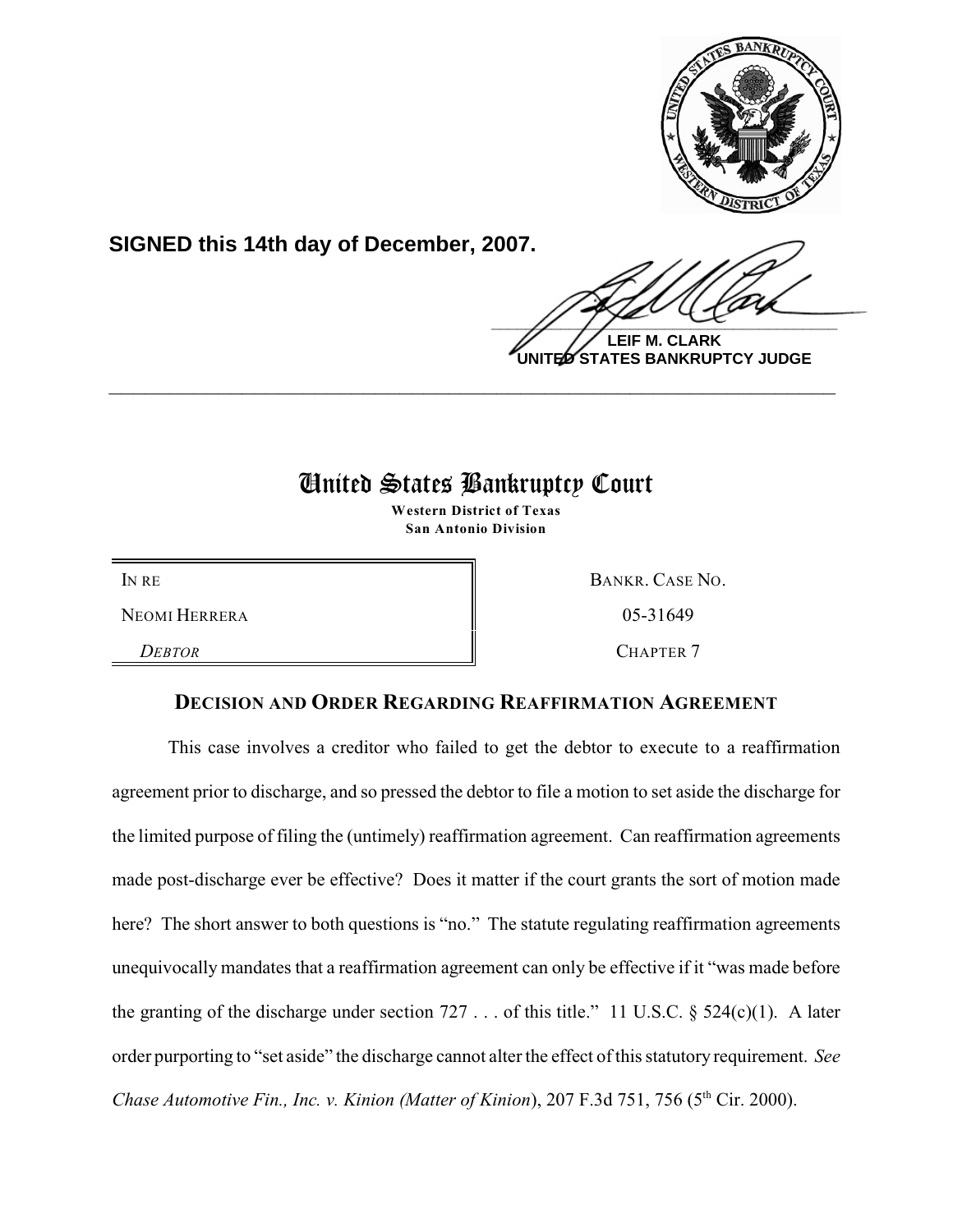#### **BACKGROUND**

This is a pre-BAPCPA case. The debtor originally filed under chapter 13 on July 13, 2005. After a number of years performing under the terms of a confirmed chapter 13 plan, circumstances changed for the debtor, and she converted her case to chapter 7 on January 29, 2007 (Docket #23). Upon conversion to a chapter 7 case, a new First Meeting of Creditors was set for March 5, 2007, and was in fact concluded on that date. The chapter 7 trustee filed a "no asset" report, as there was nothing to administer. 60 days later, on May 9, 2007, the debtor received her discharge as scheduled, there having been no objections made (Docket #31). The docket shows that no reaffirmation agreements were filed by the debtor either prior to discharge or within 30 days thereafter. *See* FED.R.BANKR.P. 4008. (Docket #31). The case was closed on May 14, 2007 (Docket #34).

Ford Motor Credit Corporation knew of the chapter 7 status of the bankruptcy (and the deadlines that were running). FMCC was also interested in obtaining a reaffirmation agreement from the debtor. We know both of these facts because on April 4, 2007 (just over a month prior to the discharge date), FMCC filed a motion to compel the debtor to perform her intentions regarding a 2004 Ford Explorer, which she had listed in her schedules, pursuant to section  $521(a)(6)$ (Docket  $\#27$ ). The court<sup>1</sup> granted that motion, but not until May 8, 2007, just a day before the discharge date.<sup>2</sup>

<sup>&</sup>lt;sup>1</sup> The El Paso docket at this point in time was assigned to the Honorable Robert C. McGuire, sitting by designation, pending the appointment of a new bankruptcy judge to fill the position resulting from the retirement of former Chief Judge Larry E. Kelly. Once Judge Craig Gargotta was sworn in, the El Paso docket was re-assigned to me by an Order re-assigning the docket responsibilities of the four judges, effective October 1, 2007.

<sup>&</sup>lt;sup>2</sup> The order directed the debtor to, within 10 days, either surrender the property, reaffirm the debt with FMCC, or redeem the vehicle, the failing of which would terminate the automatic stay with respect to the Ford Explorer (Docket #30). By the time the order was entered, however, it was already effectively moot. Section  $521(a)(6)$  gives the debtor 45 days to perform her intentions, and provides an automatic remedy in the event she does not — the automatic stay lifts 15 days sooner than it otherwise would (the stay terminates as to every individual debtor upon entry of the discharge, replaced by the discharge injunction). *See* 11 U.S.C. § 521(a)(6). Admittedly, the statutory remedy is pretty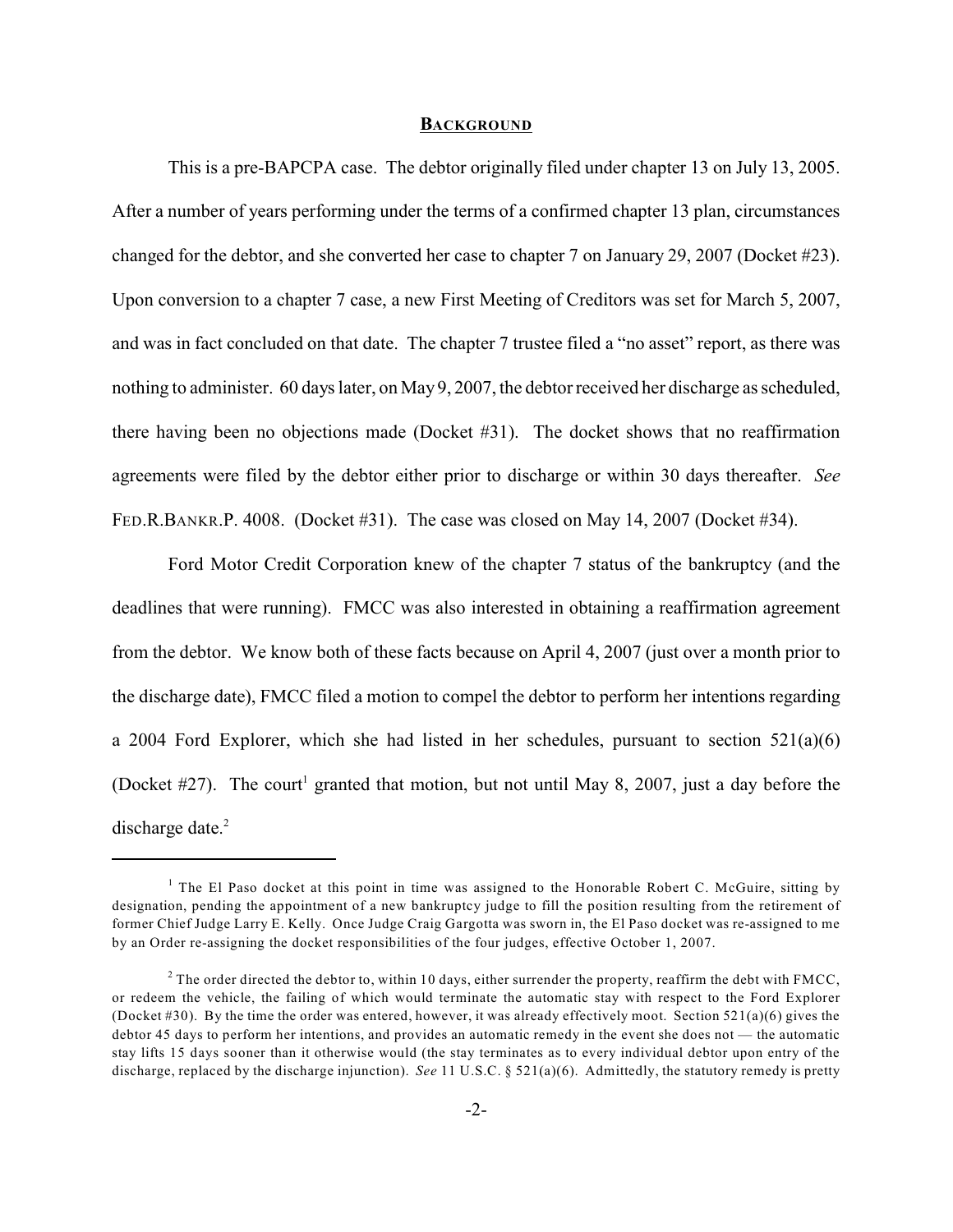The very next day (May 9, 2007) the debtor received her discharge. No reaffirmation agreement was ever filed by the debtor. The case was subsequently closed on May 14, 2007.

At some point in time (it is not clear whether it was pre-discharge or post-discharge), FMCC insisted that the debtor reaffirm the debt on the vehicle, or FMCC would repossess the vehicle. At FMCC's urging (and under apparent threats to repossess the vehicle), the debtor, through counsel, filed a Motion Setting Aside [sic] Discharge Order to File Reaffirmation Agreement on June 1, 2007 (Docket #35). Initially, Judge McGuire struck this motion because the case had already been closed. The debtor subsequently filed a formal motion to reopen her case (Docket #37), which Judge McGuire granted on August 23, 2007 (Docket #39). Then, on September 28, 2007, the debtor refiled her Motion to Set Aside Order of Discharge for the Limited Purpose of Filing the Reaffirmation Agreement (Docket #41), which was accompanied by an agreed order granting that relief. This motion did not have a copy of the reaffirmation agreement itself attached, a fact that proves significant later in this decision. When the El Paso docket was formally transferred to this judge on October 1, 2007, this motion was granted (Docket  $#42$ ).<sup>3</sup>

weak, but Congress intended the statute to be self-effectuating, to minimize transaction costs for affected creditors. With that change, however, Congress has made clear that the debtor need no longer be compelled by the court to perform her intentions – the statute itself provides the "or else." After BAPCPA, it is doubtful that the court even has the authority to *compel* the debtor to *perform* her intentions.

Obviously, FMCC wanted the debtor to reaffirm. The debtor did not, at least within the statutory deadline. FMCC was free to immediately pick up the vehicle, but did not do so. The debtor was also free, even after deadline had passed, to make an agreement with FMCC. As is discussed at greater length *infra*, she did not do so. The statute affords the creditor *no* remedy if the debtor simply fails to make such an agreement, other than the right to resort to whatever *in rem* rights it might have under non-bankruptcy law.

 $3$  It was on this very date that I began presiding over the El Paso docket. This motion was granted perhaps improvidently, though that matters little, for reasons more fully explained later in this opinion. The motion sought only leave to *file* the reaffirmation agreement. Whether the reaffirmation agreement itself could be effective as a matter of law is another matter entirely. Once the reaffirmation agreement was filed, it became evident that there were problems on the face of the agreement, leading this court to set the matter for hearing, on notice to both the debtor and the affected creditor. *See* 11 U.S.C. § 524(c)(1), (d) (West 2004).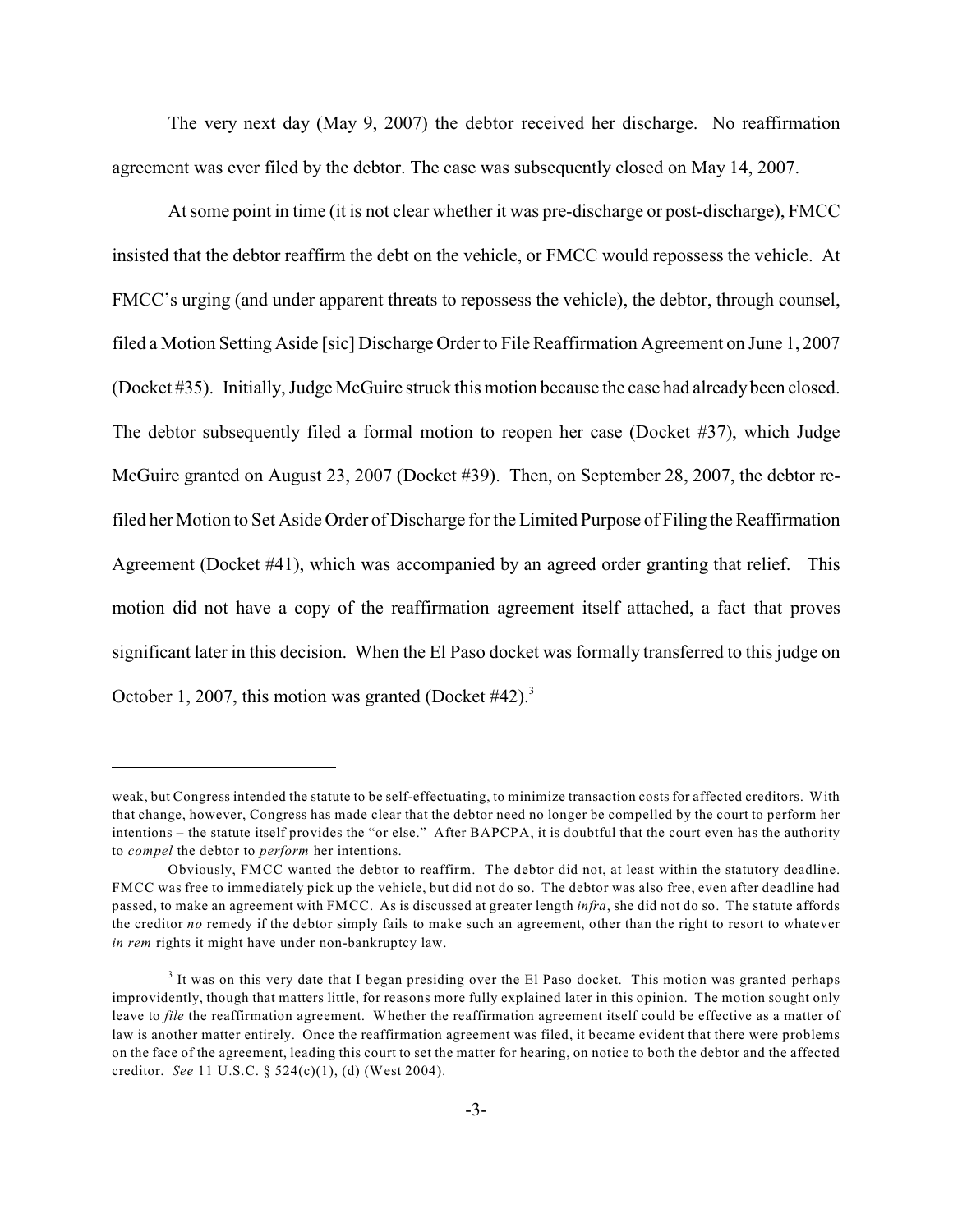FMCC then filed the reaffirmation agreement itself on October 3, 2007 (Docket #43). When the court saw the actual agreement that had been the subject of the "motion to set aside discharge," it became concerned. The date of execution of the agreement itself was May 25, 2007 – a date clearly *after* the debtor's discharge. The court decided to set a hearing on the reaffirmation agreement, on notice to the debtor and FMCC, to find out what was going on. The hearing was set for November 14, 2007 (Docket #49). The debtor appeared at the hearing, but FMCC did not.

At the hearing, the debtor confirmed that indeed she *had* executed the agreement *after* the date of her discharge, but that she did so under threats from FMCC that they would otherwise pick up the vehicle. The court learned at the hearing that, in fact, she was not the person driving this vehicle, and she is not the person making the payments, either. It is her ex-husband who has the vehicle, and it is he who is making the payments (though, of course, she is still on the retail installment agreement). According to the debtor, he is in fact current on these payments. The debtor testified that she had an amicable relationship with her ex-husband, and did not want to see him lose the vehicle. Thus, she agreed to reaffirm the debt, thinking, she said, that she had no other choice. Her counsel advised the court that, in fact, FMCC (at least in the El Paso area) had been routinely making good on threats to repossess vehicles if FMCC did not receive executed reaffirmation agreements, even from debtors who are current on their payments. According to the debtor's testimony, she did not realize that, if her husband failed to make the car payments and the vehicle were repossessed, the effect of her signing this agreement was to subject her to personal liability for any deficiency.

Evidently, FMCC realized that the statute is clear on its face – such agreements cannot be effective unless made *before* discharge. For this reason, they apparently urged the debtor to file the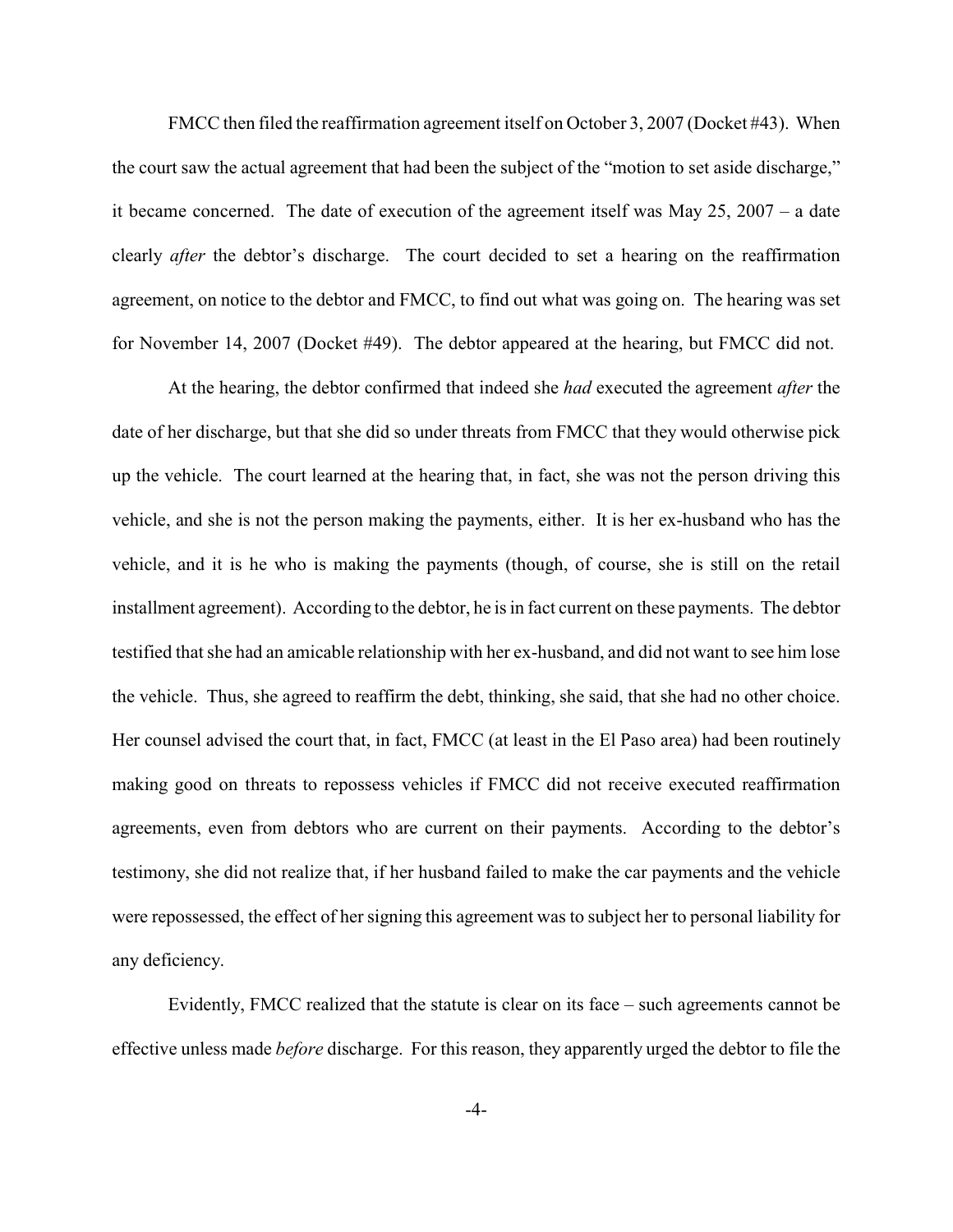"motion to set aside discharge for the limited purpose of filing reaffirmation agreement." The order that was tendered with this motion was an agreed order, signed also by counsel for FMCC. By this *fiat*, then, FMCC evidently intended to *move the discharge date* to a date after the date of execution of the agreement, hoping this *ex post* tactic would cure FMCC's error in not getting an agreement executed prior to the debtor receiving her discharge.<sup>4</sup>

#### **DISCUSSION**

There is virtually no question regarding the preconditions for when a reaffirmation agreement

is enforceable. The statute's language could not be clearer. In pertinent part, it states that

An agreement between a holder of a claim and the debtor . . . *is enforceable* only to any extent enforceable under applicable nonbankruptcy law, whether or not discharge of such debt is waived, *only if* –

(1) such agreement was *made before the granting of the discharge* under section 727 . . . of this title.

11 U.S.C. § 524(c)(1) (emphasis supplied). The "granting of the discharge" is an easily identified event in any bankruptcy case — it occurs only one time in the case: when the discharge is entered on the docket, usually at or shortly after the time period specified in Rule 4004 of the Federal Rules of Bankruptcy Procedure. In this case, that date was May 9, 2007. The agreement must be *made* prior to that specific event (though, in pre-BAPCPA cases, it can be filed with the court up to 30 days after the date of the discharge). The statute is explicit that the requirement to make the agreement *before* the "granting of the discharge" event applies, even when the debtor has expressly agreed to *waive* discharge with respect to the particular debt in question. In other words, the deadline for making the agreement is a hard deadline, one which cannot be altered even by the agreement of

<sup>&</sup>lt;sup>4</sup> Admittedly, the court is drawing inferences from the state of the docket, the pleadings, the timing, and such. FMCC, though noticed, did not appear to give the court their version of the facts.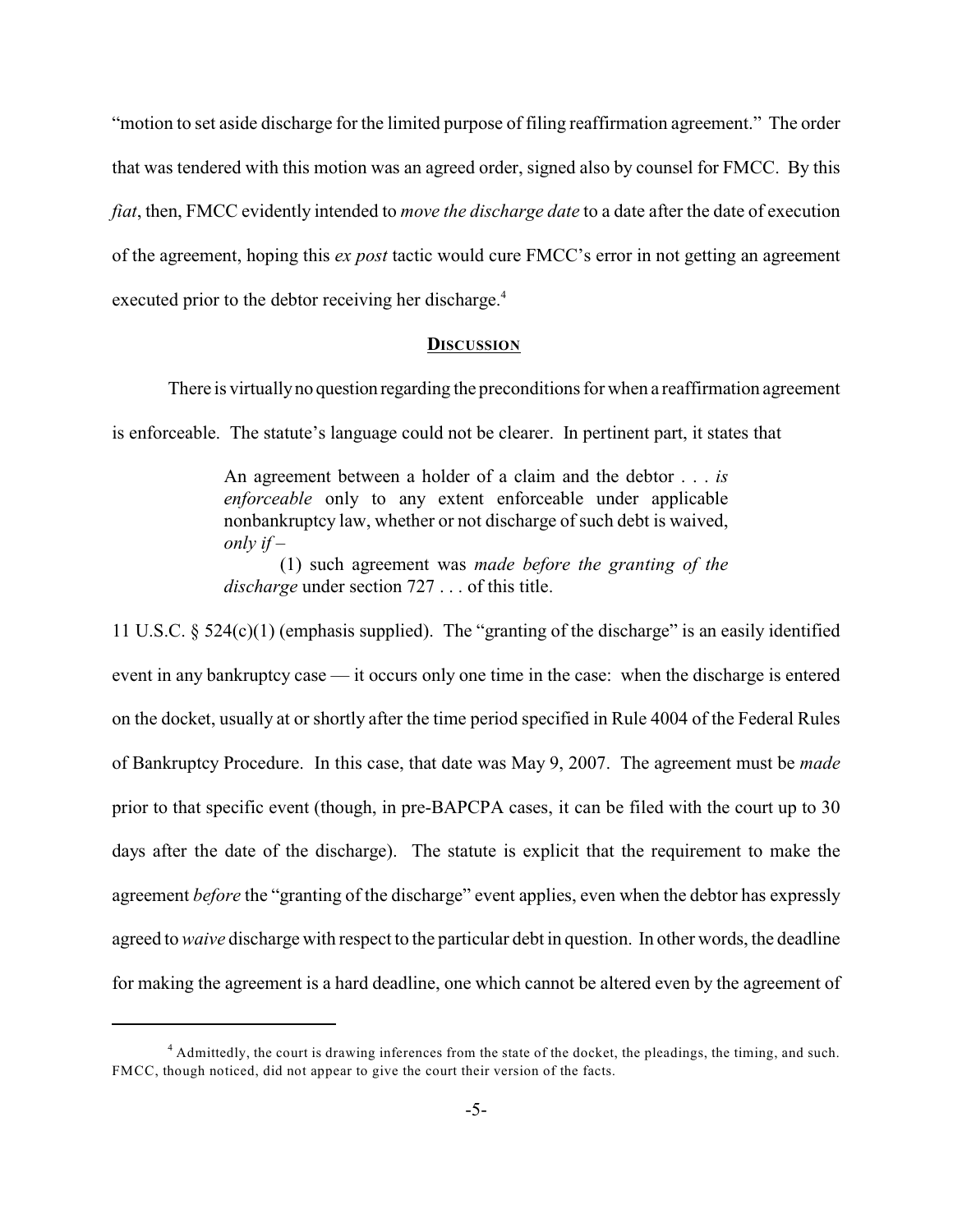both parties to the proposed agreement. *See* 11 U.S.C. § 524(c)(1).

The Fifth Circuit has ruled that this requirement in fact means what it says. *See Chase Automotive Fin., Inc. v. Kinion (Matter of Kinion),* 207 F.3d 751, 756 (5th Cir. 2000); 11 U.S.C. § 524(c)(1) (West 2004). The reaffirmation agreement before the court in that case was not executed before the granting of the discharge. The debtor's attorney had also failed to countersign the agreement before filing it with the bankruptcy court. Said the court, "*Twice* flawed as it was, the proposed reaffirmation agreement was unenforceable." *See id.* (emphasis added). The court added that the creditor was free to send the debtor a proposed reaffirmation agreement prior to discharge, and doing so would not have violated the law. The creditor could not, of course, *compel* the debtor to sign the agreement, but it could at least make sure that the *opportunity* to sign such an agreement was presented to the debtor far enough in advance of the discharge date that it could be "made before the granting of the discharge." *See id.*<sup>5</sup> Similarly, in our case, there was nothing that prevented FMCC from presenting a reaffirmation agreement form to the debtor before the granting of the discharge — indeed it appears from the docket that that is exactly what FMCC wanted to happen. For some reason, however, the agreement was not executed prior to the granting of the discharge. *Kinion* says that such an agreement is thus unenforceable.

Nor is the Fifth Circuit alone in so holding. Virtually all circuits require strict compliance with the requirements spelled out in section 524(c), and all agree that the *fiat* of executing the reaffirmation agreement *after* the granting of a discharge renders the agreement unenforceable as a matter of law. *See, e.g., Whitehouse v. LaRoche,* 277 F.3d 568, 574 (1st Cir. 2002); *Lichtenstein v.*

The focus of the court in *Kinion* was actually on the lower court's having disallowed the creditor's *lien* due <sup>5</sup> to the creditor's failure to attach proof of lien documentation to the reaffirmation agreement, as apparently required under that court's local rules. The holding of the court led to the inference that the agreement was made post-discharge.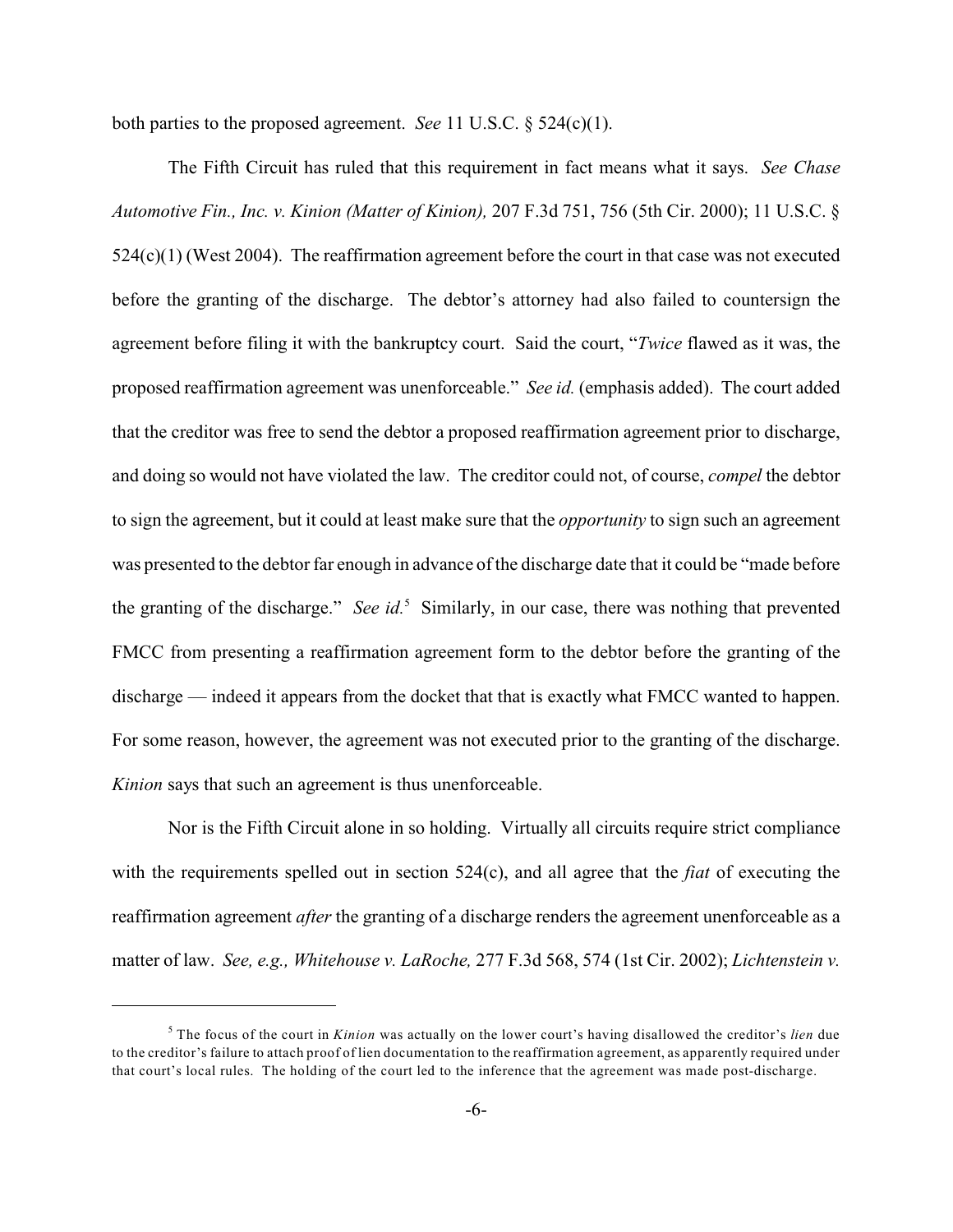*Barbanel,* 161 Fed. Appx. 461 (6th Cir. 2005); *In re Turner,* 156 F.3d 713, 718 (7th Cir. 1998); *Lee v. Yeutter,* 917 F.2d 1104, 1106 n.3 (8th Cir. 1990); *Republic Bank of Ca. v. Getzoff (In re Getzoff),* 180 B.R. 572, 574-75 (9th Cir. B.A.P. 1995); *Schott v. WyHy Fed. Credit Union (In re Schott),* 282 B.R. 1, 7 (10th Cir. B.A.P. 2002). Because reaffirmation agreements are effectively waivers of discharge with respect to a particular creditor, they are *exceptions* to the "fresh start" policy of the bankruptcy process. As such, the reaffirmation exception is strictly construed, and the requirements imposed for their enforceability are themselves enforced rigidly. *See Matter of Duke,* 79 F.3d at 44; *In re Jamo,* 283 F.3d 392, 398 (1st Cir. 2002) (citations omitted); *see also In re Bennett,* 298 F.3d 1059, 1067 (9th Cir. 2002) (citing *Republic Bank of Cal. v. Getzoff (In re Getzoff),* 180 B.R. 572, 574 (9th Cir. B.A.P. 1995)).<sup>6</sup>

In this case, the "granting of the discharge" event was May 9, 2007. Five months later, on October 3, 2007, FMCC filed this reaffirmation agreement with the court.<sup>7</sup> The face of the agreement shows that it was executed on May 25, 2007, well after the "granting of the discharge" event specified as the deadline for making such agreements. *See* 11 U.S.C. § 524(c)(1). Under the

To repeat the footnote in *Whitehouse v. LaRoche*, "These detailed prophylactic measures were designed to <sup>6</sup> protect unwitting debtors from creditors *bent on coercing* reaffirmations in relation to otherwise dischargeable prepetition debts. . . ." 277 F.3d, at 575 n. 4 (emphasis added). The court went on to quote *Collier*: "The subsections have been applied *strictly* by courts to carry out their remedial purposes and to ensure that they are not evaded by agreements . . . having the effect of waiving protections of the discharge." *Id.* (citing 4 *Collier on Bankruptcy* ¶ 524.04, at 524-30) (emphasis supplied by the quoting court).

 $^7$  The court's electronic docketing system identifies who files a document. The filing date technically violates the bankruptcy rules, which provide that such agreements must be filed no later than the date set for a discharge hearing, which must be set no more than 30 days after the granting of the discharge. *See* FED.R.BANKR.P. 4008. No discharge hearings are held in this district. Thus, the deadline for filing in this district is effectively prior to discharge. This court has previously ruled that the date on which a reaffirmation agreement is filed with the court does not necessarily affect the validity of the agreement, on the theory that the statute itself sets no formal deadline for filing as a prerequisite for the agreement's enforceability. *See In re Merritt*, 366 B.R. 637, 640 (Bankr. W.D. Tex. 2007). However, the filing date of the agreement is important for another reason: not until the court *saw* the agreement could the court know that the agreement was unenforceable as a matter of law. When the debtor filed its agreed motion to "set aside" the discharge for the limited purpose of *filing* (the pleading's own term) a reaffirmation agreement, no copy of the proposed agreement was attached. This issue is discussed at greater length *infra*.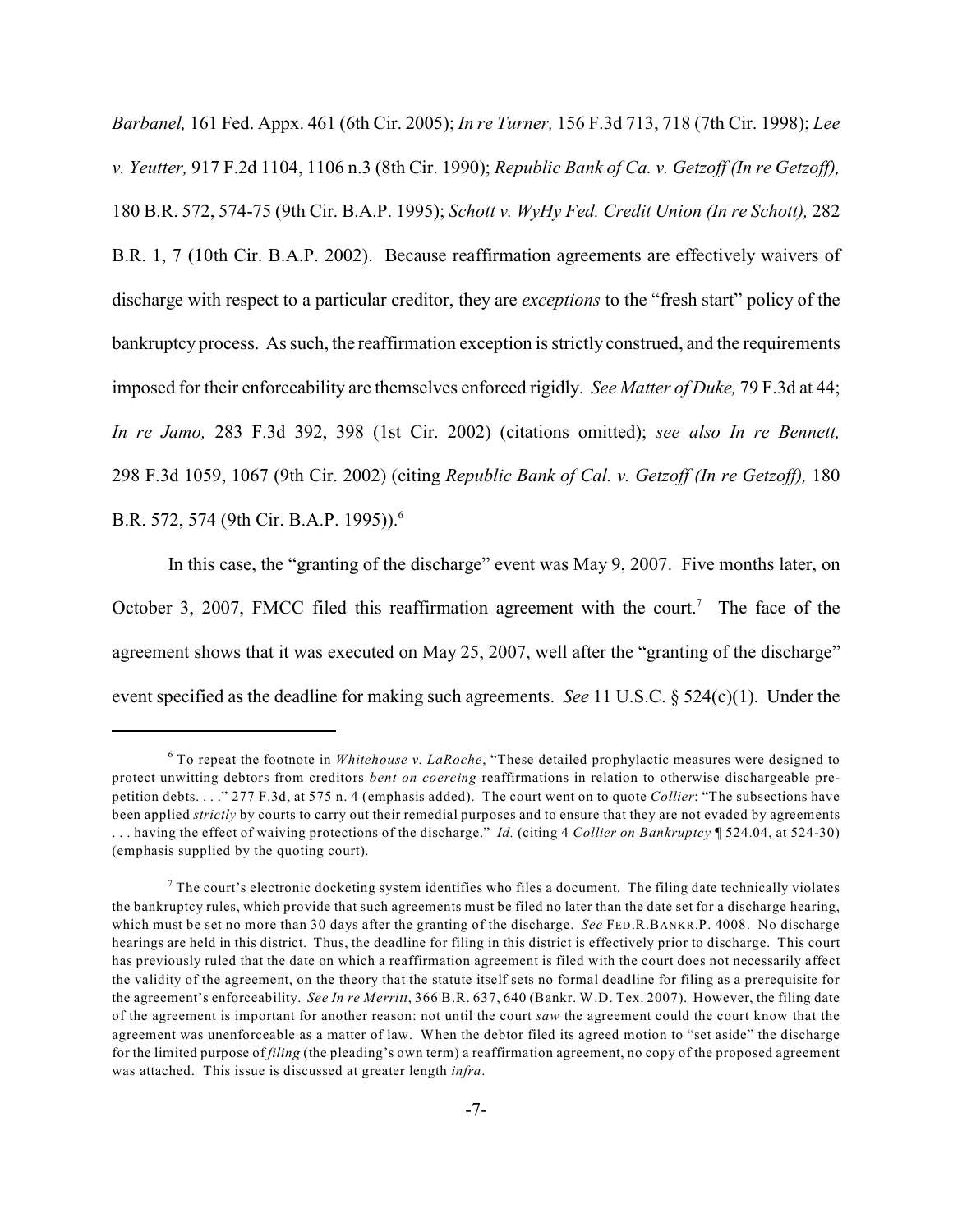plain language of section  $524(c)(1)$ , as strictly construed by the courts, this reaffirmation agreement is not enforceable as a matter of law. *See id.*

There is a wrinkle here, however. At FMCC's urging, the debtor filed a motion to "set aside" the discharge for the limited purpose of filing this reaffirmation agreement — and that motion was granted. Thus, it might be argued, the court is bound to find this reaffirmation to be "in compliance" with section 524(c)(1) because the order effectively *moved* the discharge date (at least as to this creditor) to a point in time *after* May 25, 2007 (the date the agreement was *made*).

At the outset, it is appropriate to note that a court, of course, is not "estopped" from later ruling in a fashion that might be construed to contradict a prior ruling involving the same matter. Estoppel is a concept applied to litigants, not courts. *See United States v. C.I.T. Constr. Inc.,* 944 F.2d 253, 258-59 (5th Cir. 1991). A party might urge "law of the case" as a basis for suggesting that a court be bound by its prior order, but even the law of the case doctrine does not prevent a court from revising its view of the law if it believes its earlier rulings might have been in error. *See United States v. Matthews,* 312 F.3d 652, 657 (5th Cir. 2002) (citing *United States v. Becerra,* 155 F.3d 752, 752-53 (5th Cir. 1998)) (noting that the "law of the case" doctrine is not a jurisdictional rule, but a discretionary practice — courts may reexamine previous decisions where "the earlier decision is clearly erroneous and would work a manifest injustice").

More importantly, however, the effort to "set aside" the discharge could not, as a matter of law, and should not, as a matter of policy, be effective to move the clear deadline set by the statute.

Firstly, as a matter of law, the requirement is that the agreement be made before the *granting of the discharge under section 727*. *See* 11 U.S.C. § 524(c)(1) (emphasis added). That is an easily identifiable event, duly noticed in advance to all creditors. Creditors are on notice to act promptly,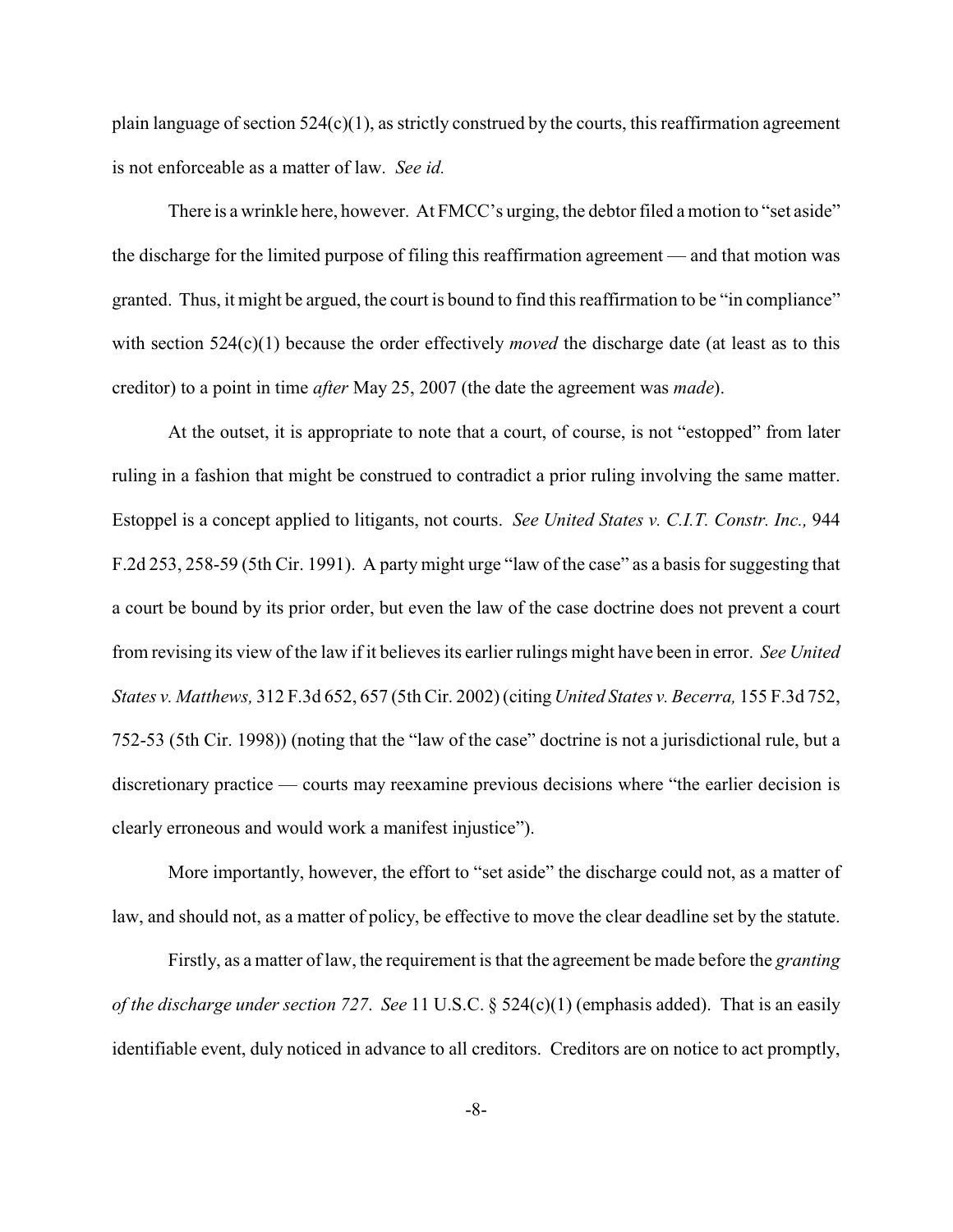and to at least try to obtain an agreement with the debtor before that deadline. If they fail, whether through the creditor'slack of diligence or the debtor's recalcitrance, then so be it. The Fifth Circuit could not have been clearer on this point in *Kinion*. Any later effort to "set aside" the discharge, as was done here, could not alter the "hard date" set by the statute, *i.e.*, the date of "the granting of the discharge." In this case, that date was May 9, 2007.

In all events, a fair construction of the pleading filed by the debtor here is that it is, at best, a *waiver* of the discharge as to this creditor. The motion does not seek to generally set aside the discharge (assuming such a thing were even possible), and specifically adverts to its limited purpose — to allow for the filing of this reaffirmation agreement with  $FMCC<sup>8</sup>$  Functionally, then, the motion operated as a *waiver* of discharge as to this creditor, nothing more and nothing less. The statute states, with clarity, that its requirements for enforceability apply even if "discharge of such debt is waived." 11 U.S.C. § 524(c). Properly construed, the motion and subsequent order should have no legal impact on the enforceability of this agreement. The statute itself anticipated such tactics, and expressly forbade them. *See Whitehouse,* 277 F.3d at 574 n.4 ("These detailed prophylactic measures were designed to protect unwitting debtors from creditors bent on coercing reaffirmations in relation to otherwise dischargeable pre-petition debts.") (citing *In re Turner,* 156

 $8$  The language of the Agreed Order states:

The Order Discharging Debtor(s) previously entered by this Court [on May 9, 2007] is set aside *for the limited purpose of allowing the Debtor(s) to execute the reaffirmation agreement between Ford Motor Credit Company LLC and the Debtor(s) with regard to the 2004 Ford Explorer . . . and deliver it to counsel for the Creditor and for the purpose of allowing counsel for the Creditor to file the reaffirmation agreement with the Court*.

*Id.* (Docket #42) (emphasis added).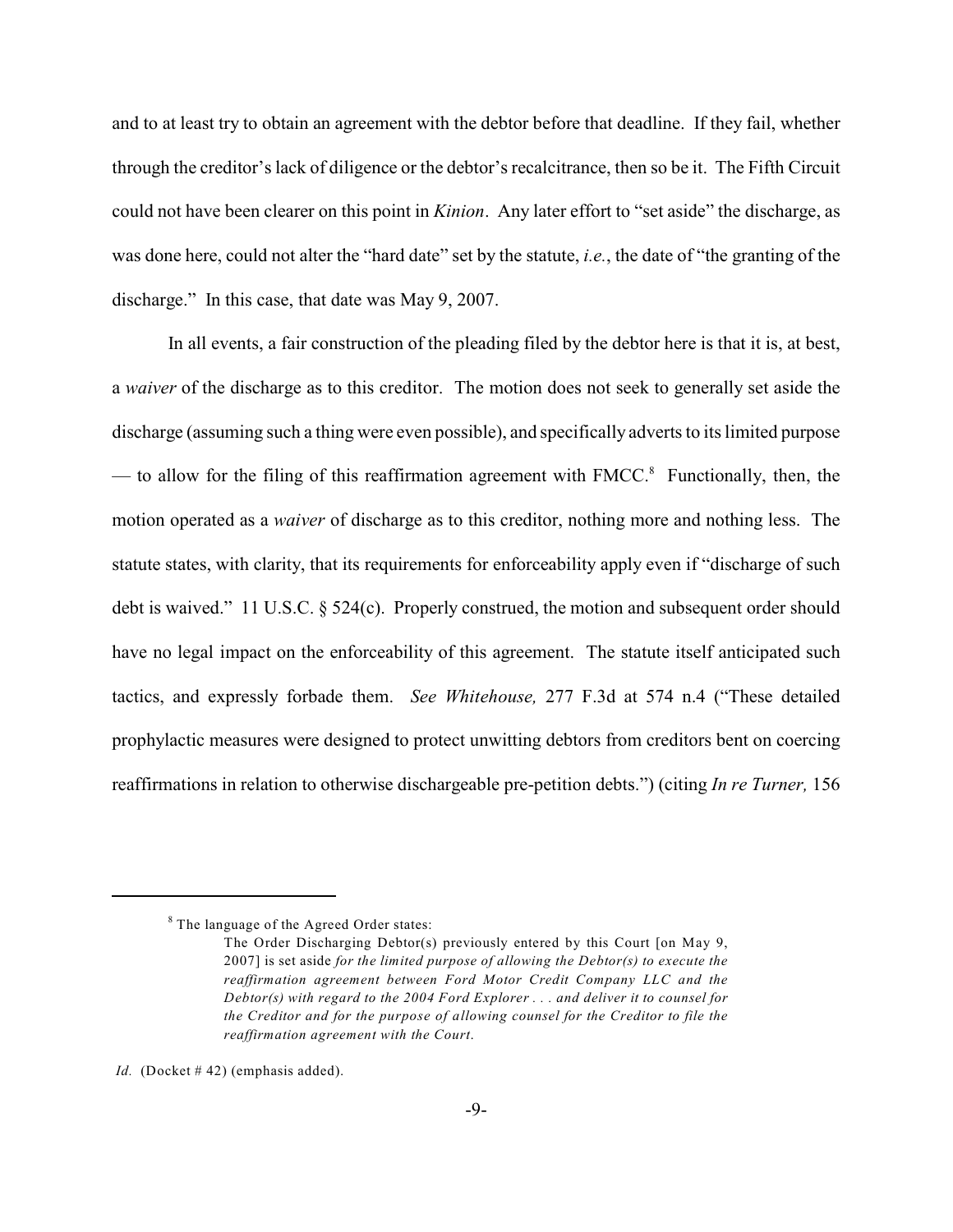F.3d 713, 718 (7th Cir. 1998)). FMCC simply cannot expect this Agreed Order to overwrite the requirements of section 524(c). And FMCC cannot expect this court to rubber stamp an agreement which does not comply with the clear requirements of the Bankruptcy Code. *See In re Hovestadt,* 193 B.R. 382, 386-87 (Bankr. D. Mass. 1996).

The Agreed Order in question was at best an interim order that enabled either the debtor or FMCC to *file* the reaffirmation agreement with the court.<sup>10</sup> It remained for the court, after the filing was accomplished, to then determine whether the agreement that was filed was enforceable. The court could not have made that determination when the motion to set aside was filed, because the reaffirmation agreement itself was not attached to that motion. Only after it was filed a few days later could the court for the first time evaluate the agreement against the standards of section 524(c). In any event, to the extent that the Agreed Order could be viewed as an extension of the debtor's discharge, it will itself be vacated.<sup>11</sup>

There is a deeper policy reason for prohibiting the tactic pursued here. Let us suppose, for the sake of argument, that it *were* possible to move the "granting of the discharge event" by the *fiat*

<sup>&</sup>lt;sup>9</sup> Perhaps one might argue that a court could sanction such post-discharge reaffirmation agreements pursuant to its equitable powers in Section 105(a). *See* 11 U.S.C. § 105(a). But that power is limited and does not authorize a court to alter express provisions of the Bankruptcy Code. *See Wells Fargo Bank of Texas, N.A. v. Sommers (In re Amco Ins.),* 444 F.3d 690, 695 (5th Cir. 2006) (quoting *Mirant Corp. v. Potomac Elec. Power Co. (In re Mirant Corp.),* 378 F.3d 511, 523 (5th Cir. 2004) (internal citations omitted)). The power granted by Section 105(a) may only be used by a court to "enforce or implement its own orders." *Id.* at 696 n.4. In all events, Section 105(a) does not authorize a court to create remedies previously unknown to equity jurisprudence. *See Grupo Mexicano de Desarrollo, S.A. v. Alliance Bond Fund, Inc.,* 527 U.S. 308, 332, 119 S.Ct. 1961, 144 L.Ed.2d 319 (1999).

<sup>&</sup>lt;sup>10</sup> Indeed, any other view would constitute a remedy "previously unknown to equity jurisprudence." *See Alliance Bond Fund, Inc.,* 527 U.S. at 332.

 $<sup>11</sup>$  There seems to have been some confusion on this point with the clerk's office, as another discharge order was</sup> entered on the docket on October 4, 2007. To clarify this court's conclusion, the May 9, 2007 discharge order is wholly unaffected by any subsequent action of this court, the debtor, or FMCC. As a result, this October 4, 2007 discharge order was entered unnecessarily because the May 9, 2007 order remains effective notwithstanding the reopening of this case and the Agreed Order purporting to set aside the discharge for the limited purpose of filing a reaffirmation agreement with the court. This court will, therefore, issue a separate order vacating that October 4, 2007 discharge order.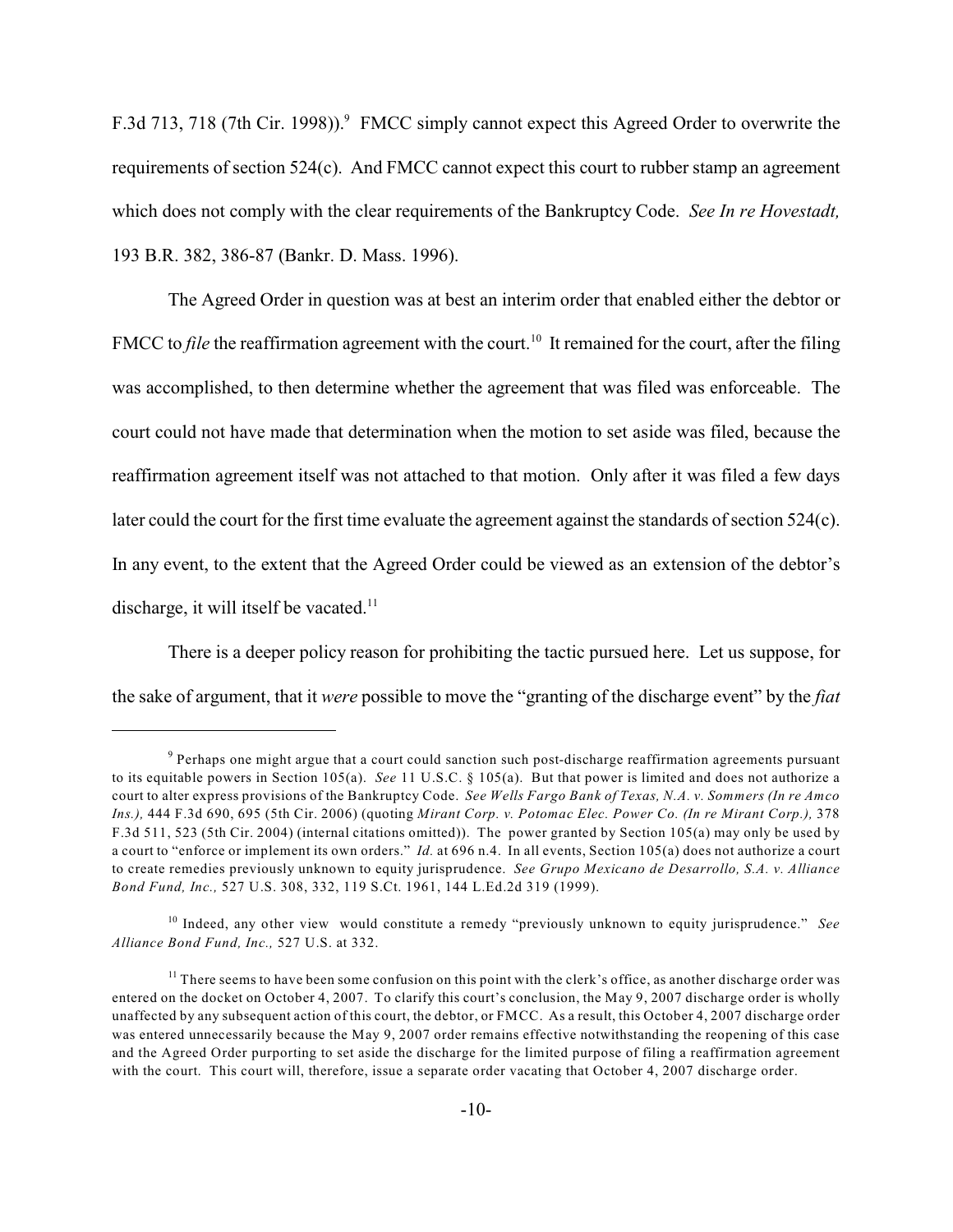of a motion such as the one filed in this case, such that an otherwise untimely reaffirmation agreement could then *become* timely. Were that the law, then creditors could exert substantial economic leverage *after*the discharge had been granted, to induce debtors to reaffirm a pre-petition debt, comfortable that the same leverage could be used to induce the debtors to file a motion such as the one filed here. The deadline imposed by section  $524(c)(1)$  for obtaining these agreements would be effectively eviscerated. But even more pernicious would be the impact on the efficacy of the discharge itself. *Many* creditors, both secured and unsecured, enjoy *some* sort of leverage over debtors. A rule of law that permitted the section  $524(c)(1)$  deadline to be moved around to accommodate "late" reaffirmations would also invite rampant violations of the discharge itself. In fact, the discharge, as a guaranty of a fresh start, would become a dead letter. There would be no fresh start for debtors. Instead, debtors would routinely be pressured by pre-petition creditors of all stripes to execute reaffirmation agreements, and the pressure could go on for months or even years after discharge. Creditors would be secure in the knowledge that they could always prevail on the put-upon debtor to sign off on a "motion to set aside discharge" that would shelter their otherwise untimely reaffirmation agreement (and incidentally insulate the creditor from liability for "violating" the discharge injunction). It is this very prospect that confirms that it cannot be the case that "the granting of the discharge" is a moveable event. *See In re Latanowich,* 207 B.R. 326, 334 (Bankr. D. Mass. 1997) (noting that one of the purposes for imposing a permanent injunction along with the discharge order was "to insure that once a debt is discharged, the debtor will not be pressured in any way to repay it") (quoting S. Rep. No. 989, 95th Cong., 2d Sess. 80-81 (1978), *reprinted in* 1978 U.S.C.C.A.N. 5787, 5866; H.R. Rep. No. 595, 95th Cong., 1st Sess. 365-366 (1977)).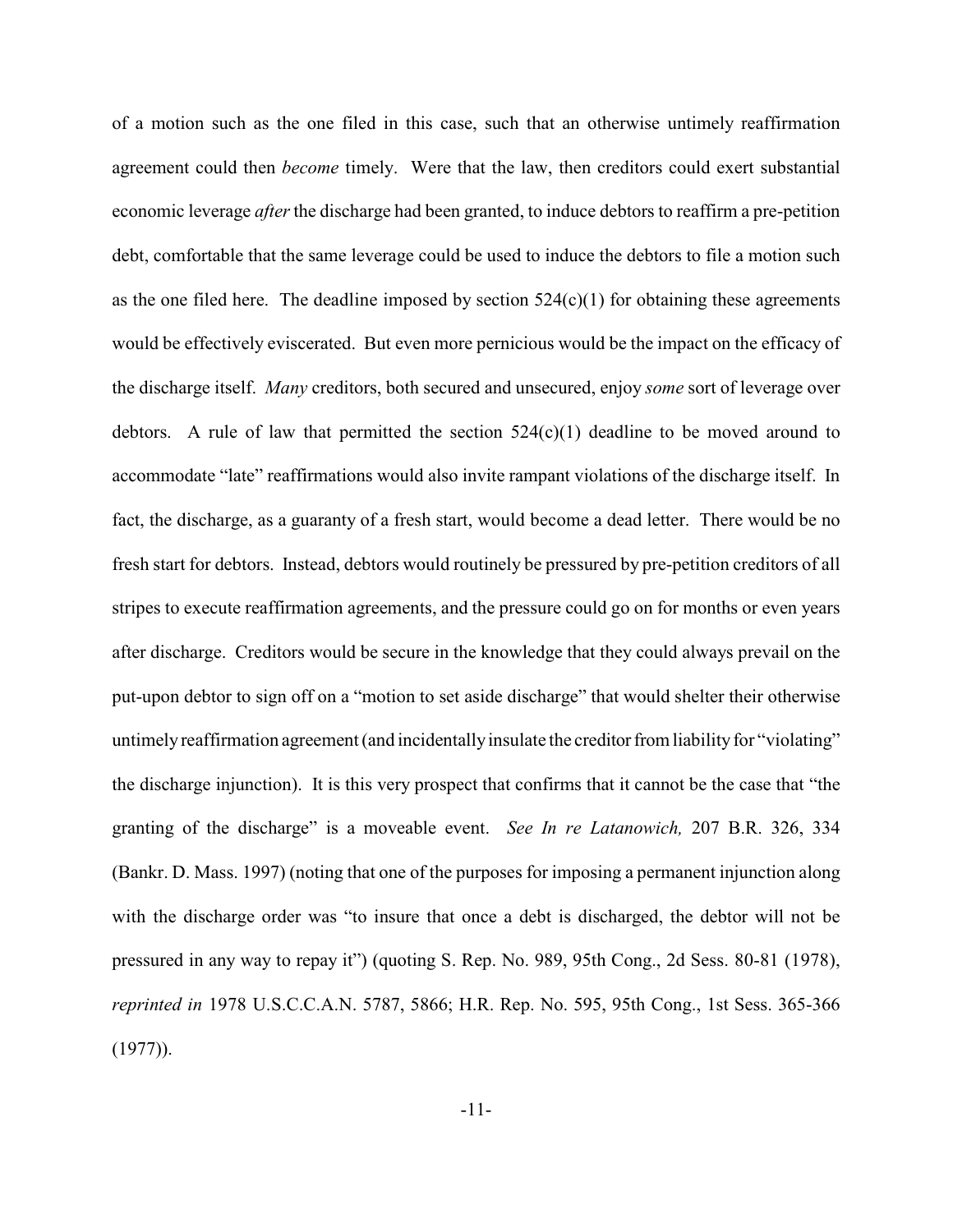The better rule of law is one that interprets section  $524(c)(1)$  in the larger context of section 524(a), which brings down the curtain on all further efforts by creditors to exert pressure on a debtor to pay any pre-petition debts as a personal liability. As the Fifth Circuit in *Kinion* explained, a creditor is free to exploit such economic leverage as it might have to induce a debtor to enter into a reaffirmation agreement *prior* to the granting of the discharge. *See Matter of Kinion*, 207 F.3d at 756. FMCC had a window between April 19, 2007 (45 days after the conclusion of the creditors' meeting) and May 9, 2007 in which it could have repossessed the vehicle prior to the imposition of the discharge injunction without fear of violating the automatic stay — and could have used the threat of such action as leverage to encourage the debtor to make an agreement with FMCC. FMCC took no action, however. Once the critical event of "the granting of the discharge" took place, however, the creditor was *not* free to further exert that leverage. A discharge in a case —

> operates as an injunction against the commencement or continuation of an action, the employment of process, or an act to collect, recover, or offset any such debt as a personal liability of the debtor, *whether or not discharge of such debt is waived*.

11 U.S.C. § 524(a)(2) (emphasis added). All further attempts to collect on the debt as a personal liability of the debtor must, as a matter of federal law, cease at that point in time. *See Houston v. Edgeworth (Matter of Edgeworth),* 993 F.2d 51, 53 (5th Cir. 1993). Efforts to pressure a debtor into entering into a reaffirmation agreement post-discharge — including efforts to pressure a debtor into "setting aside" the discharge (even assuming such a thing were ever legally possible) — are clear, clean, and obvious violations of the discharge injunction. *See Watkins v. Guardian Loan Co. of Massapequa, Inc. (In re Watkins),* 240 B.R. 668, 678 (Bankr. E.D.N.Y. 1999) (willful violation by conditioning a post-discharge loan upon the repayment of a discharged debt); *see also Miles v.*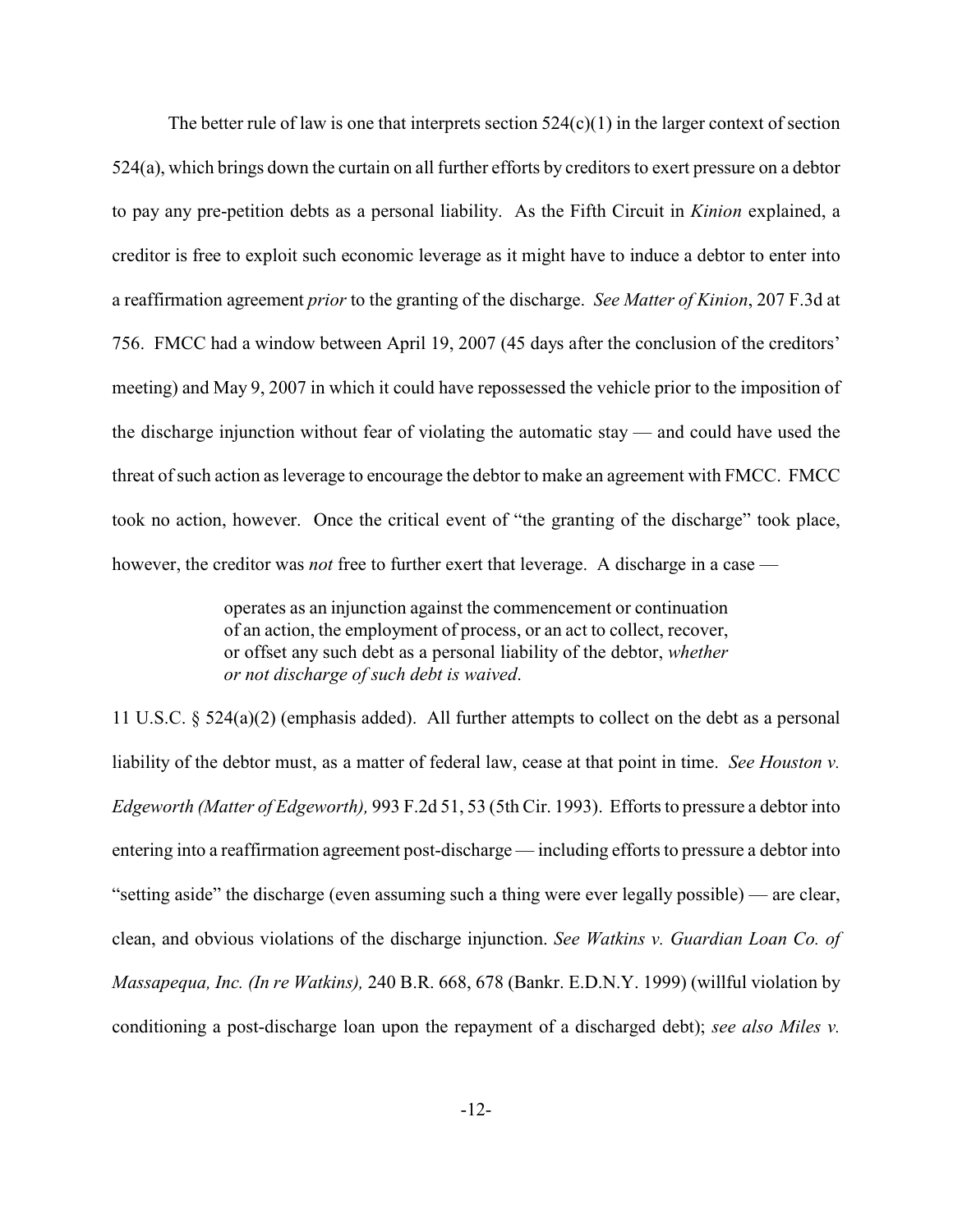*Clarke (In re Miles),* 357 B.R. 446, 450 (Bankr. W.D. Ky. 2006) (post-discharge attempt to recover or seek indemnity from a co-signer on a discharged deficiency judgment).<sup>12</sup> Allowing this reaffirmation agreement to stand as an enforceable agreement would only work to countenance such violations. *See In re Latanowich,*207 B.R. at 336 (quoting *In re Bowling,* 116 B.R. 659, 664 (Bankr. S.D. Ind. 1990)) (emphasizing that *any* transaction which leaves the debtor with the belief that she is obligated to pay a discharged debt cannot be characterized as a voluntary repayment within the meaning of section 524(f)). That this court will not do — and neither should any court in this country.

It can only be hoped that the events of this case are a one-off occurrence. If FMCC is routinely pursuing the course of action that it pursued in this case, then it could face significant liability on a scale not seen since the debacle involving Sears, Roebuck & Co. more than a decade ago. *See, e.g., In re Iappini,* 192 B.R. 8, 10 (Bankr. D. Mass. 1995) (condemning the practice of failing to file the agreement with the court); *Conley v. Sears, Roebuck, & Co.,* 222 B.R. 181, 183-85 (D. Mass. 1998) (retelling the procedural history in an opinion approving the attorneys' fees following a nationwide class action settlement ); *see also generally In re Latanowich,* 207 B.R. at 328-37(detailing the practices and the reasons for condemning them). As a matter of public policy,

 $12$  The secured creditor who fails to obtain a timely reaffirmation agreement may of course continue to enforce its claim as an *in rem* liability — and threats to repossess the collateral unless the debtor pays the indebtedness according to its terms are *not* violations of the discharge injunction. They are simply legitimate steps taken to enforce the *in rem* liability. Indeed, it is for this reason that home equity mortgage lenders in Texas do not need reaffirmation agreements in order to insulate themselves from accusations that they might be violating the discharge injunction by enforcing the home equity loan. *See generally In re Pfeil,* 2007 WL 2034295, Bankr. Case No. 07-51241-C (Bankr. W.D. Tex. July 10, 2007). These loans are by definition *in rem* obligations in Texas, by virtue of the Texas Constitution, so that there is never any personal liability on the loan in the first place. Thus, there is nothing to "reaffirm." *See id.* Not before the court today is the unique question whether, as a matter of non-bankruptcy law, a creditor with a claim secured by a motor vehicle may claim a default and enforce its *in rem* remedies against the collateral on the sole basis that the debtor in question failed to timely enter into a reaffirmation agreement, even though the debtor is otherwise current on its payments to the lender, has properly insured the vehicle, and is otherwise in all respects not in default.